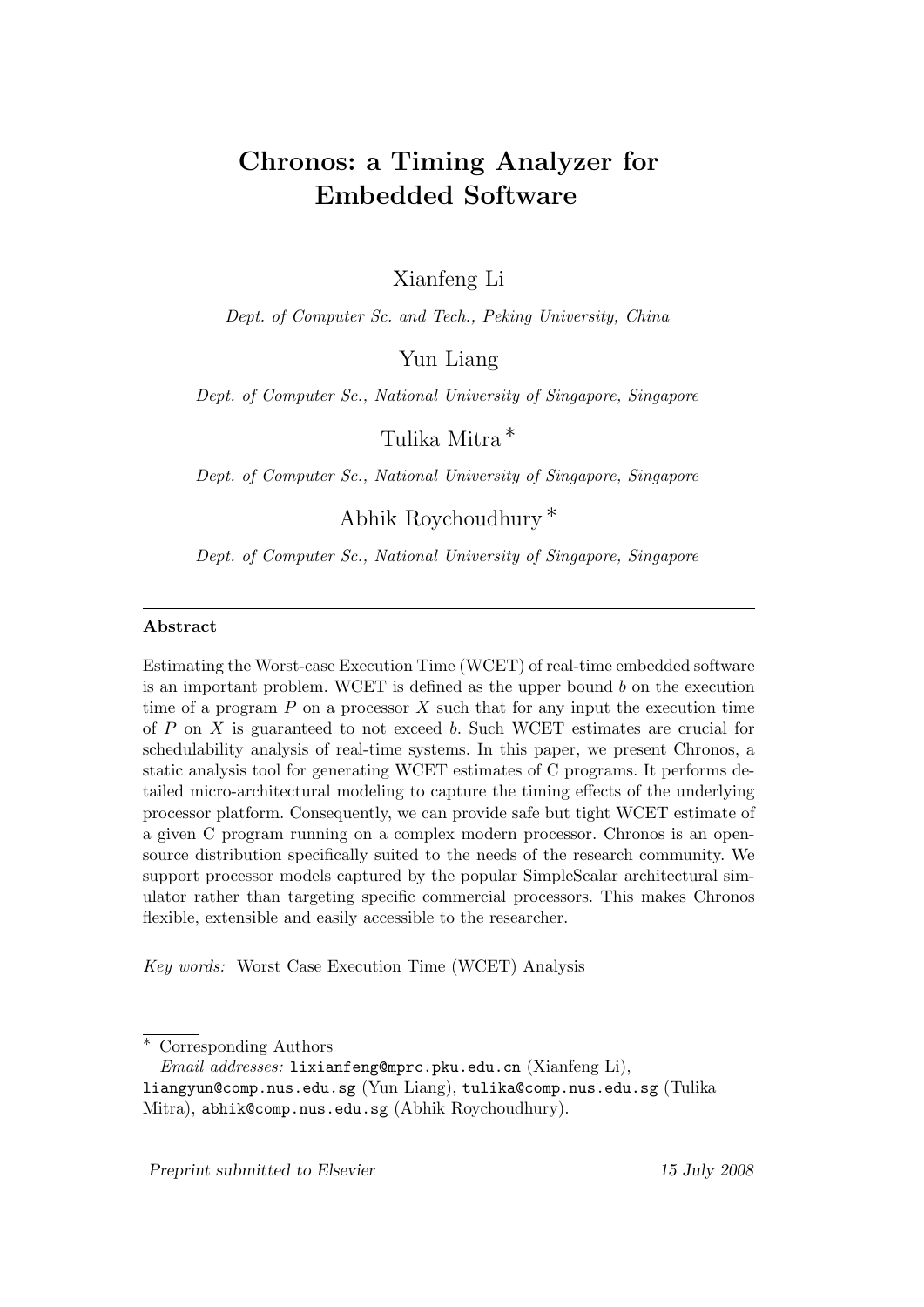### 1 Introduction

Estimating the Worst Case Execution Time (WCET) of a sequential program is an important problem [20,22,14,26]. WCET analysis computes an upper bound on the program's execution time on a particular processor for all possible inputs. The immediate motivation of this problem lies in the design of real-time embedded systems. Typically an embedded system contains processor(s) running specific application programs and communicating with an external environment in a timely fashion. Many embedded systems are safety critical, e.g., automobile, avionics and healthcare monitoring applications. The designers of such systems must ensure that all the real-time constraints are satisfied. Real-time constraints impose hard deadlines on the execution time of embedded software. WCET analysis of the program can guarantee that these deadlines are met. A survey of WCET analysis techniques appears in [17].

Due to its inherent importance in embedded system design, timing analysis of embedded software has been studied extensively. Accurate timing analysis critically depends on modeling the effects of the underlying micro-architecture. Ignoring the micro-architecture can produce extremely pessimistic time bounds. This is particularly so because modern processors employ advanced microarchitectural features such as pipeline, caches, and branch prediction to speed up program execution. Therefore, to obtain safe but tight WCET estimate of a program, we need to model the timing effects of these architectural features and their complex interactions.

In this paper, we present a WCET analysis tool named  $Chronos<sup>1</sup>$ . Chronos estimates WCET through static program analysis. It incorporates timing models of different micro-architectural features present in modern processors. In particular, it models in-order and out-of-order pipelines, instruction caches, dynamic branch prediction and their interactions. The modeling of different architectural features is parameterizable. For example, the user can set the line size, number of lines, and the associativity of the instruction cache. The user can also choose among various dynamic branch prediction schemes (including popular schemes such as GAg, gshare, etc.) and set the sizes of the associated hardware structures such as branch history register, branch prediction table etc. Similarly, pipeline parameters such as the issue width, number/type of functional units, sizes of different pipeline buffers etc. can be set by the user.

The input to Chronos is a C program. The front end performs limited data flow analysis at C source code level to determine loop bounds, failing which it requests the user to provide this information. However, the core of the analyzer operates on the binary executable of the program. This is because

<sup>&</sup>lt;sup>1</sup> The name is taken from ancient Greek mythology where Chronos was the personification of time.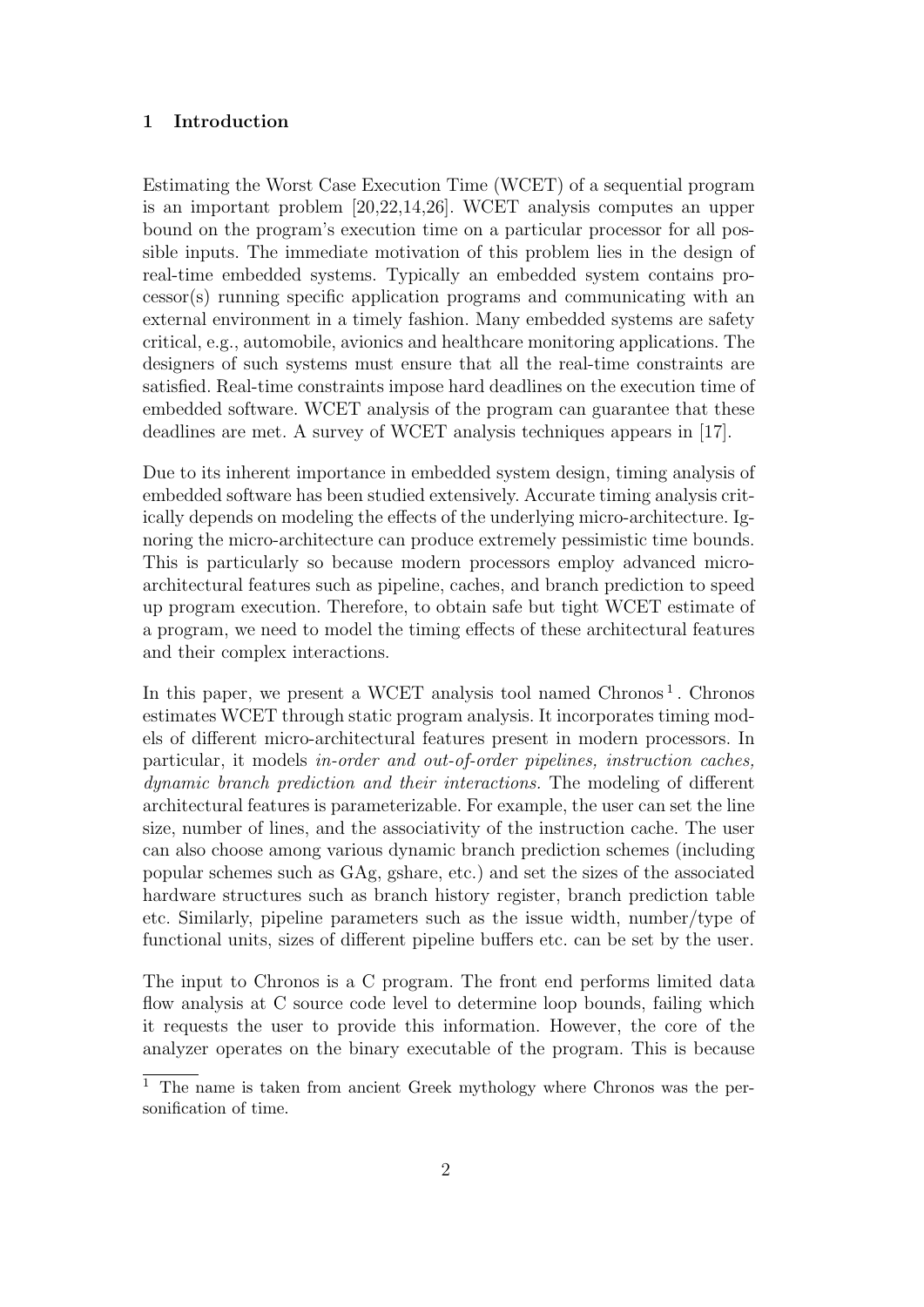micro-architectural modeling requires details that are only available at the binary executable level<sup>2</sup>. The analyzer disassembles the binary executable to construct the assembly level control flow graph of the program. It then finds the timing estimate of each basic block through a detailed micro-architectural modeling. The timing estimates of the individual basic blocks are combined together to estimate the WCET of the program. For this step, we provide a mapping of the loop bounds and other program path related information from the source code to the binary executable level.

What are the distinguishing features of Chronos w.r.t. other WCET analysis tools and prototypes? We note that Chronos captures the timing effects of complex micro-architectural features such as out-of-order pipelines and dynamic branch prediction. One pragmatic issue is whether one needs to model the timing effects of such complex micro-architectural features for obtaining reasonable WCET estimates. We observe that current high-performance processors employ out-of-order execution engines to mask latencies due to pipeline stalls; these stalls may happen due to data dependency, resource contentions, cache misses, branch mispredictions, etc. In the embedded domain, many recent processors employ out-of-order pipelines and other complex features; examples include Motorola MPC 7410, PowerPC 755, PowerPC 440GP, AMD-K6 E and NEC VR5500 MIPS (nominated for "Best High-Performance Embedded Processor of 2001" by the Microprocessor Report magazine).

Apart from the functionality provided in terms of advanced micro-architectural modeling, Chronos provides several advantages in terms of its usage in research/development. First, Chronos is a completely open source distribution especially suited to the needs of the research community. It can be downloaded from

### http://www.comp.nus.edu.sg/~rpembed/chronos

This allows the researcher to modify and extend the tool for his/her individual needs. Current state-of-the-art WCET analyzers, such as aiT [5], are commercial tools that do not provide the source code. Even most of the research prototypes, such as Cinderella [13], do not make the source code available. The only notable exception in this aspect is HEPTANE [19], which is open source. However, HEPTANE does not support complex architectural features such as out-of-order pipeline and global branch prediction.

Secondly and more importantly, unlike other WCET analyzers, Chronos is not targeted towards one or more commercial embedded processors. Instead, it is built on top of the freely available SimpleScalar simulator infrastructure. SimpleScalar is a widely popular cycle-accurate architectural simulator that allows

<sup>2</sup> For example, instruction cache and branch prediction analysis require exact memory addresses of the instructions.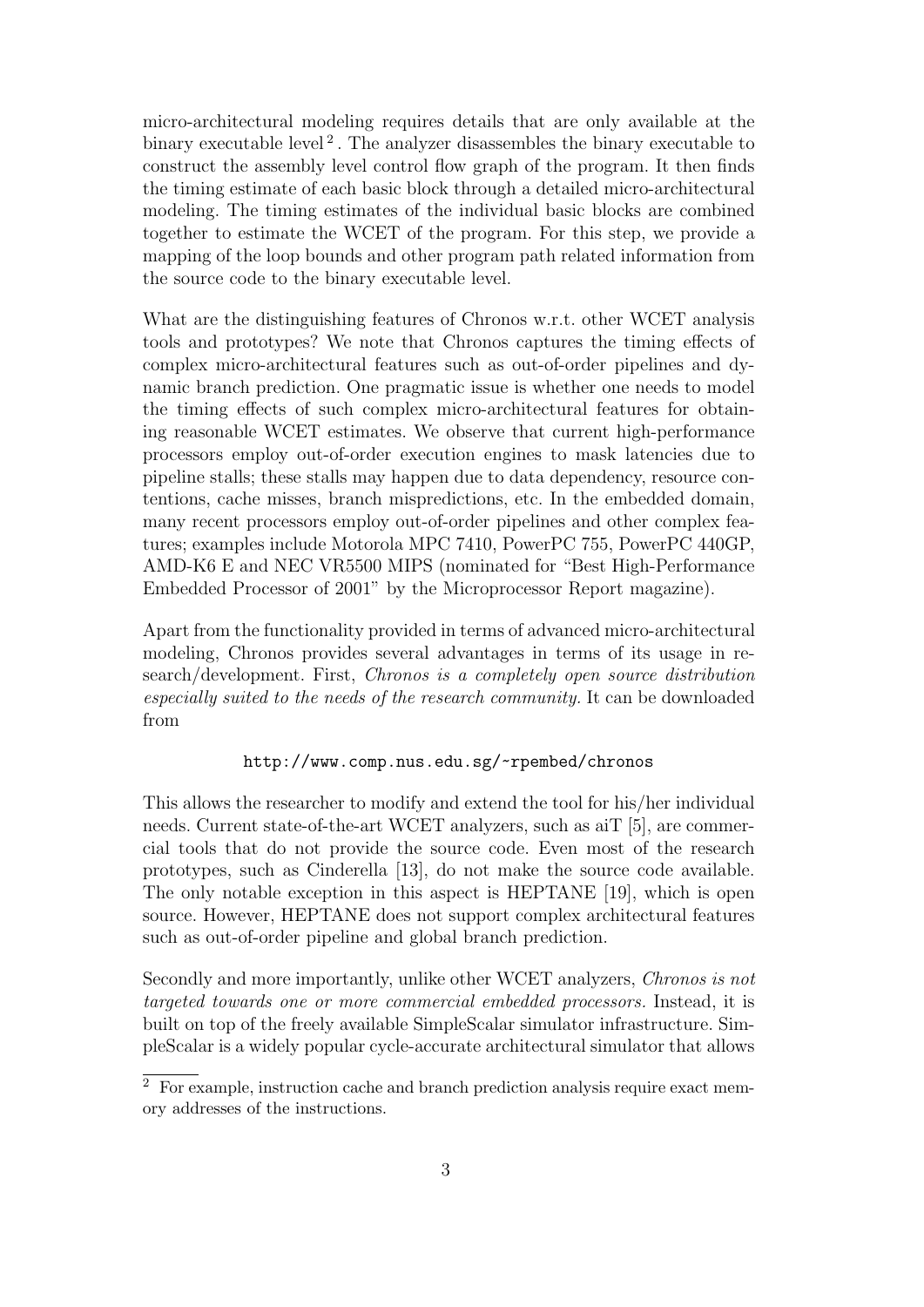the user to model a variety of processor platforms in software [2]. We target our analyzer to processor models supported by SimpleScalar. This choice of platform ensures that the user does not need to purchase a particular embedded platform and its associated compiler, debugger and other tools (which are often fairly expensive) in order to conduct research in WCET analysis using Chronos. Also, the flexibility of SimpleScalar enables development and verification of modeling a variety of micro-architectural features for WCET analysis. Thus, Chronos provide a very low-overhead, zero-cost and completely flexible infrastructure for WCET research.

The rest of the paper is organized as follows. The next section gives a highlevel view of the WCET analysis technique used in Chronos, as well as the challenges it addresses. Section 3 describes the workflow of Chronos in more details. Based on the technical discussions in Sections 2 and 3, Section 4 walks through a sample usage of the tool by showing some user-interactions, screenshots and intermediate analysis results. Section 5 narrates some results obtained using Chronos, in the context of the recently organized "WCET Tool Challenge 2006" for comparing and evaluating existing WCET analysis tools. Section 6 compares Chronos to existing WCET analysis tools. Finally, Section 7 provides conclusions and some discussions on Chronos.

### 2 WCET Analysis Technique

The execution time of a program is determined by the program path taken in execution, as well as the timing of instructions along that path. Consequently, Worst-Case Execution Time (WCET) analysis should take care of these two issues. For instruction timing, Chronos performs microarchitecture modeling to capture the timing effects of performance enhancing microarchitectural features. This work is done at the level of basic blocks, that is, it returns the upper bound of execution times for each basic block in the program's control flow graph.

With the knowledge on execution times of basic blocks, Chronos represents the execution time of the whole program using an Integer Linear Programming (ILP) formulation, and uses an ILP (or simply a Linear Programming) solver to find the maximum value of this formula. Formally, let  $\beta$  be the set of basic blocks of a program; then, the program's WCET is given by the following objective function

$$
\text{maximize } \sum_{B \in \mathcal{B}} N_B * c_B
$$

where  $N_B$  is an ILP variable denoting the execution count of basic block  $B$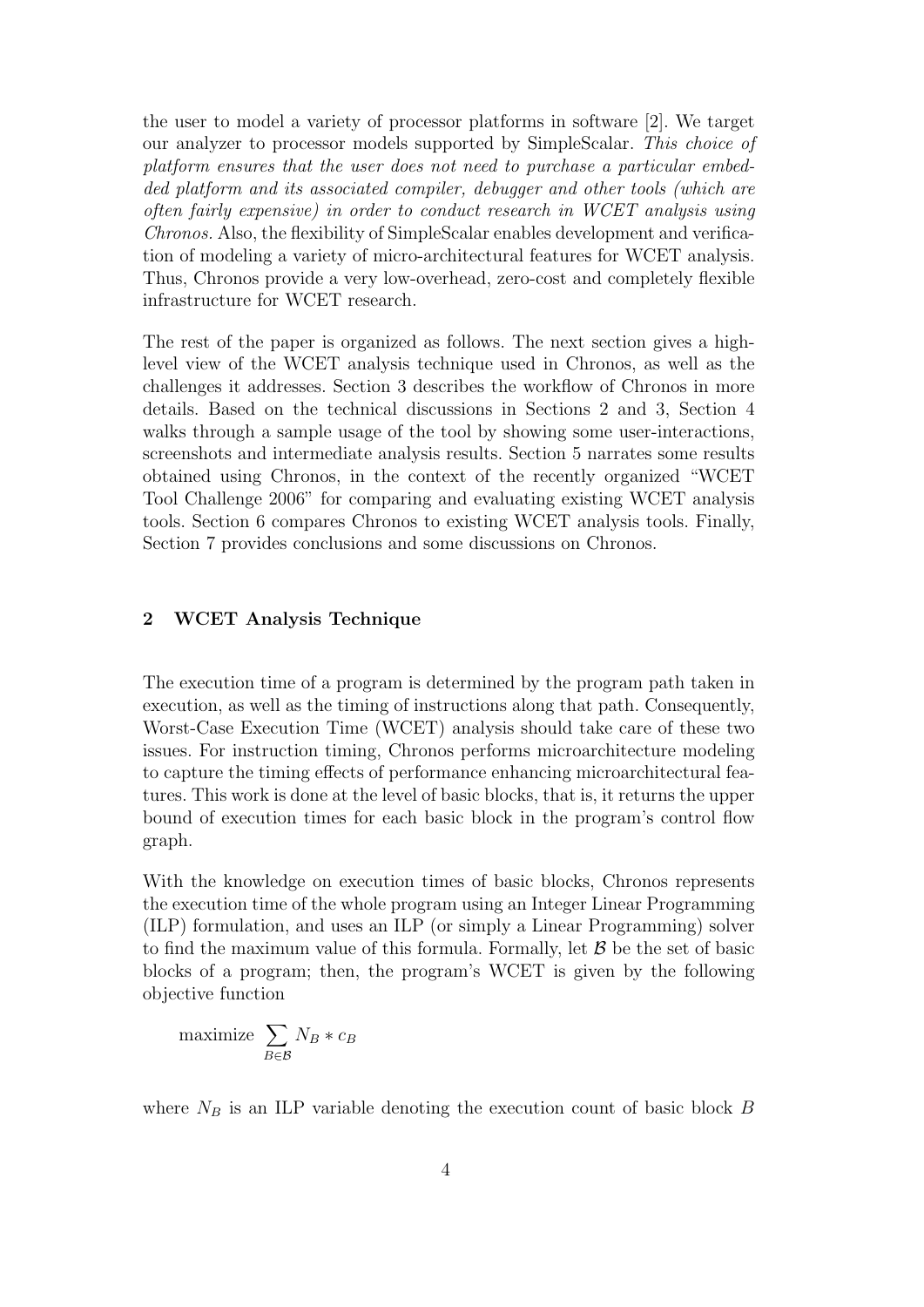and  $c_B$  is a constant denoting the WCET estimate of basic block  $B$ . The linear constraints on  $N_B$  are developed from the flow equations based on the control flow graph. Thus for basic block  $B$ ,

$$
\sum_{B'\to B} E_{B'\to B} = N_B = \sum_{B\to B''} E_{B\to B''}
$$

where  $E_{B'\to B}$  ( $E_{B\to B''}$ ) is an ILP variable denoting the number of times control flows through the control flow graph edge  $B' \to B (B \to B'')$ . Additional linear constraints are also provided to capture loop-bounds and any infeasible path information known to the user.

The main functionalities provided by Chronos are in the domain of complex micro-architectural modeling, such as modeling of out-of-order (as well as inorder) pipelines, instruction cache and branch prediction. All of this is done to get tight estimates for the constants  $c_B$  — the maximum execution time of the individual basic blocks. The major difficulty in such a complex and integrated modeling lies in the timing anomaly problem [16]. Let us consider an instruction I with two possible latencies  $l_{min}$  and  $l_{max}$  such that  $l_{max} > l_{min}$ . The variation of latency could be due to different reasons: cache hit/miss for a load instruction, variable number of cycles taken by an arithmetic instruction like multiplication etc. Let us assume that the execution time of a sequence of instructions containing I is  $g_{max}$   $(g_{min})$  if I incurs a latency of  $l_{max}$   $(l_{min})$ . The latencies of the other instructions in the sequence are fixed. A timing anomaly happens if either  $(g_{max} - g_{min}) < 0$  or  $(g_{max} - g_{min}) > (l_{max} - l_{min})$ . In the presence of timing anomaly, techniques which generally take the local worst case for WCET estimation no longer guarantee safe bounds. Even in the absence of caches and branch prediction, we cannot avoid timing anomaly if the pipeline executes instructions out-of-order. As a result, we cannot estimate the WCET of even a sequence of instructions by assuming the maximum latency of each of the instructions; instead, all possible instruction schedules need to be considered. For a piece of code with N instructions and each of which has  $K$  possible latencies, a naive approach, which examines each possible schedule individually, will have to consider  $K^N$  schedules. The recent work [12] shows a simple example of a code fragment with variable latency instructions where timing anomaly is exhibited. Similarly, it is not safe to assume that the worst case timing behavior of a sequence of instructions results from cache misses for all the instructions.

How does Chronos bypass the timing anomaly problem to efficiently estimate WCET of each basic block in the presence of complex micro-architectural features? The basic idea of finding the WCET estimate of a basic block B without enumerating instruction schedules is as follows. We observe that the worst-case timing behavior of B occurs from maximum resource contention among instructions in  $B$ , that is, each instruction being delayed by maximum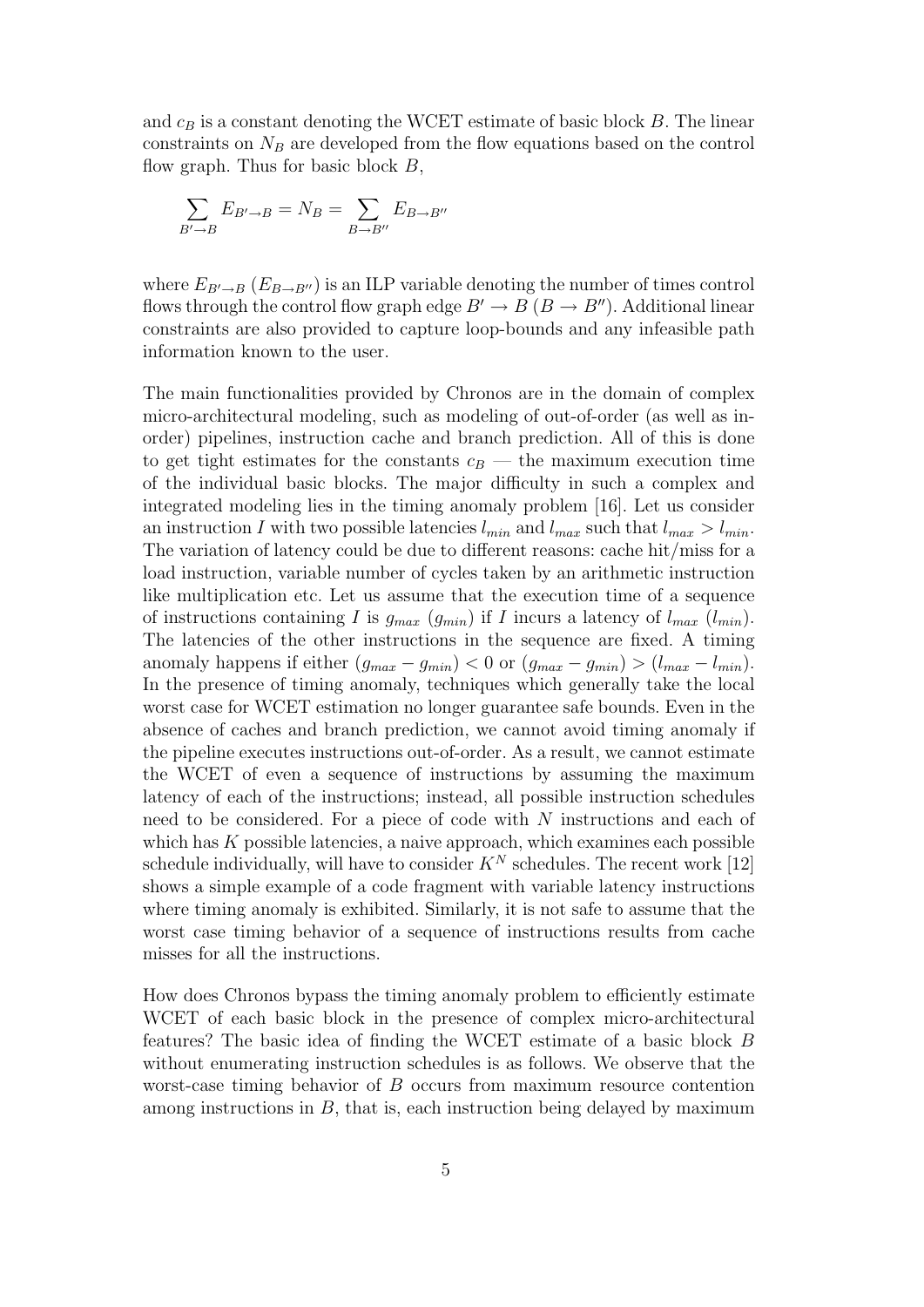number of other instructions. We produce very coarse estimates for the time intervals at which instructions in  $B$  can start/finish execution by initially assuming that any instruction in  $B$  can delay the other instructions, except for contentions ruled out by data dependencies. The estimates allow us to rule out certain contentions — if the earliest time at which instruction  $I$  is ready for execution occurs after the latest time at which J finishes, clearly I cannot delay J. This allows us to further refine the estimates, thereby ruling out more contentions. The process continues until a fixed point is reached. The WCET of the basic block B is the maximum time between the fetch of B's first instruction and commit of B's last instruction.

The above is only a brief sketch of our pipeline modeling. More details of our out-of-order pipeline modeling can be obtained from [12]. Needless to say, Chronos can model the timing effects of simple in-order pipelines as well. The modeling of cache and branch prediction appears in [11,18]. The integration of cache/branch prediction modeling with pipeline modeling appears in [12]. By varying and configuring the different micro-architectural features, we can model the timing effects of different processors. This gives us the flexibility to estimate the execution time of a given program on different processors without actually having access to the processors.

In summary, given a C program and a processor configuration, Chronos returns an estimated Worst-Case Execution Time (WCET) for the program. The estimated WCET is guaranteed to be not less than the program's actual execution time for any input. How do we know whether the estimated WCET is a tight estimate, that is, whether the estimated WCET substantially exceeds the actual WCET of the program. Finding the actual WCET is difficult even for programs with few paths in the presence of complex micro-architectural features. For example, even for a program with a single path, finding the actual WCET in the presence of out-of-order pipelines can be difficult since the program path can have variable latency instructions and the exact worst case can only be determined by exhaustively considering all instruction schedules. For this reason, we measure the accuracy of the estimation with the help of architectural simulation. In other words, we simulate the given program using several data inputs that are likely to lead to longer execution times. We call the result obtained through simulation Observed WCET, which is guaranteed to be less than the actual WCET. The Estimated WCET, on the other hand, is guaranteed to be more than the actual WCET. Thus

### $Estimated \ WGET \geq Actual \ WCEPT \geq Observed \ WCEPT$

Ideally, we would like to compare the Estimated WCET with the actual WCET to find the accuracy of our analysis. Since we do not know the actual WCET, we conservatively compare the *Estimated WCET* with the *Observed WCET* to assess the accuracy of the WCET estimation. If the Estimated WCET is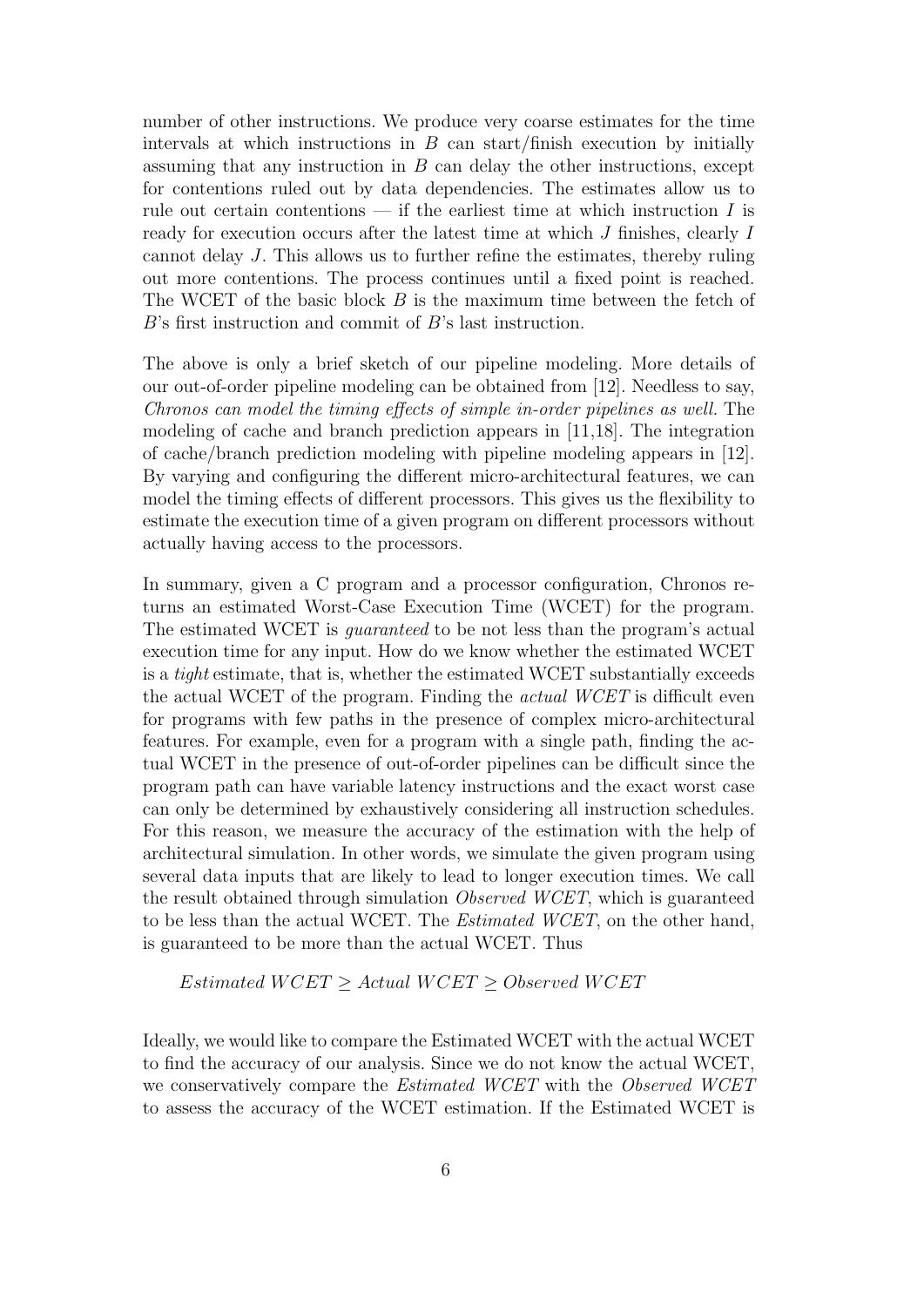close to the Observed WCET, clearly this means that the Estimated WCET is close (possibly even closer) to the actual WCET. We now explain the detailed workflow of Chronos.



### 3 Analyzer Internals

Fig. 1. Workflow of the Chronos timing analyzer

Chronos uses the well-known SimpleScalar toolkit [2] to compile the applications. Its workflow consists of the following steps, which are also summarized in Figure 1.

• First, the program source is compiled into the binary code by the GCC compiler of the SimpleScalar toolset. This GCC version yields code of an instruction set architecture (ISA) which is a superset of MIPS ISA.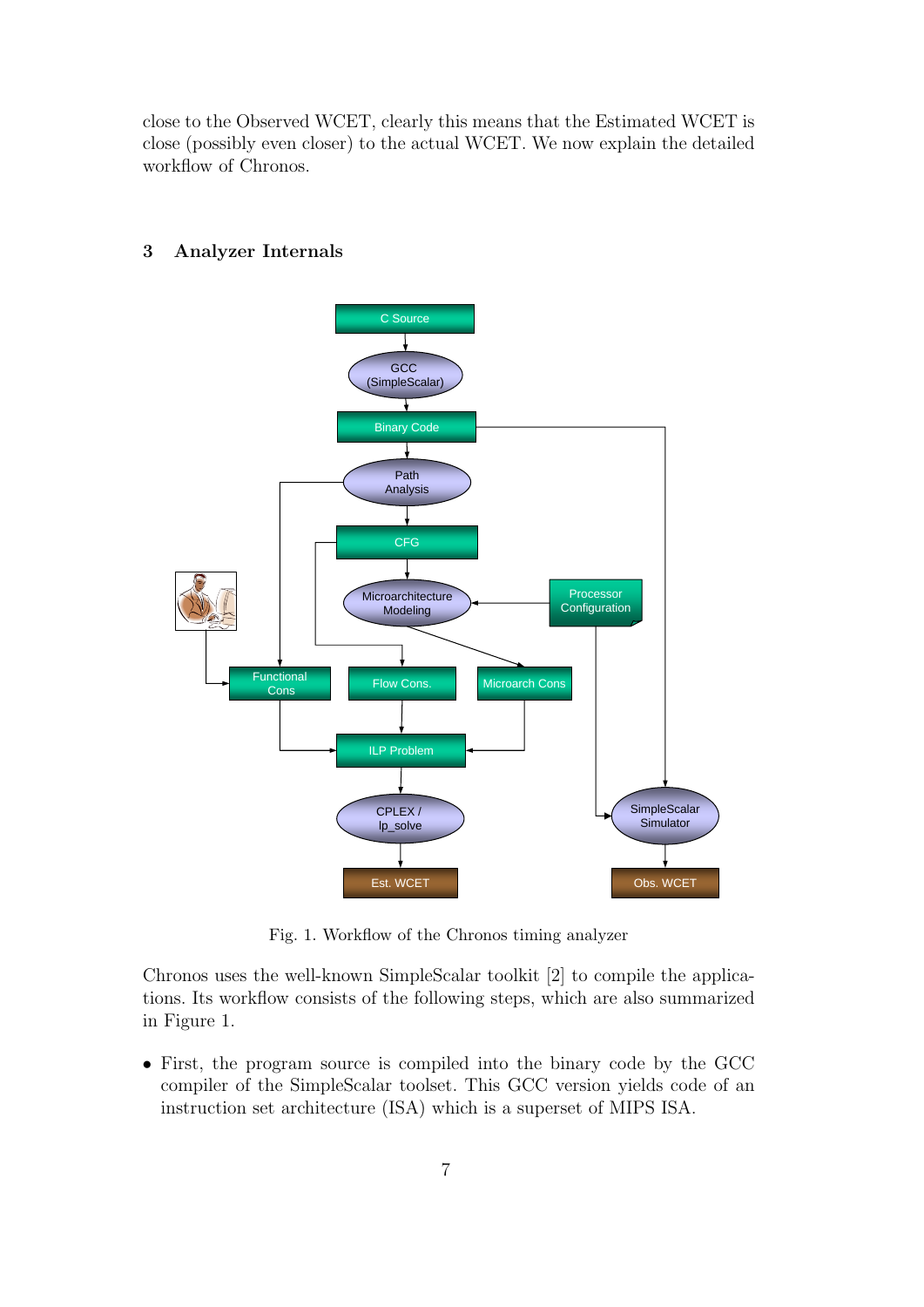• Chronos reads in binary code and reconstructs the control flow graph (CFG) by disassembling the binary code. The control flow information is represented as linear constraints which are called "flow constraints". Chronos a lightweight dataflow analysis to find out the basic blocks of the program whose execution counts are independent of the program input. Once this is found, we use the SimpleScalar profiler to find out the execution counts of these input independent basic blocks.

In addition, Chronos allows the user to input constraints such as loop bounds and some other flow facts through a graphical interface, and these constraints are called "user constraints". This step corresponds to program path analysis (see Figure 1).

- Based on the processor model, which can be configured by user via the tool's graphical interface, Chronos performs micro-architectural modeling (see Figure 1). This yields (1) time bounds for each basic block's execution under certain execution contexts; (2) constraints on the occurrences of these execution contexts (instruction cache state, branch prediction information etc.). These are shown as "Micro-architectural Cons." (constraints introduced by micro-architectural modeling) in Figure 1. Combined with the flow constraints and user constraints, a complete Integer Linear Programming (ILP) problem is formulated by Chronos.
- The tool invokes either CPLEX [4], a high-performance commercial ILP solver, or  $lp\_solve$  [1], a free Linear Programming solver, to solve the ILP problem. This yields the Estimated WCET. It is important to note here that even though ILP constitutes the back-end of Chronos, this tool is not an ILP-only one like Cinderella [13]. The core of our micro-architectural modeling method is achieved by a fixed-point analysis of pipeline/cache behavior.
- In addition to the estimated WCET, an observed WCET can be obtained via simulation using the SimpleScalar toolset with the same processor configuration in estimation. This yields the Observed WCET, which can then be compared against the Estimated WCET (produced by micro-architectural analysis and ILP solving).

## 4 Sample Usage

We now walk-through a sample session in Chronos to describe the usage of the tool. The example is insertsort taken from the WCET benchmark set maintained by the Mälardalen WCET research group  $[21]$ . Figure 2 shows the dialog for selecting insertsort.

Step 1: Compilation and disassembling. The source code of insertsort is shown on the second pane in Figure 3 (some irrelevant lines in the source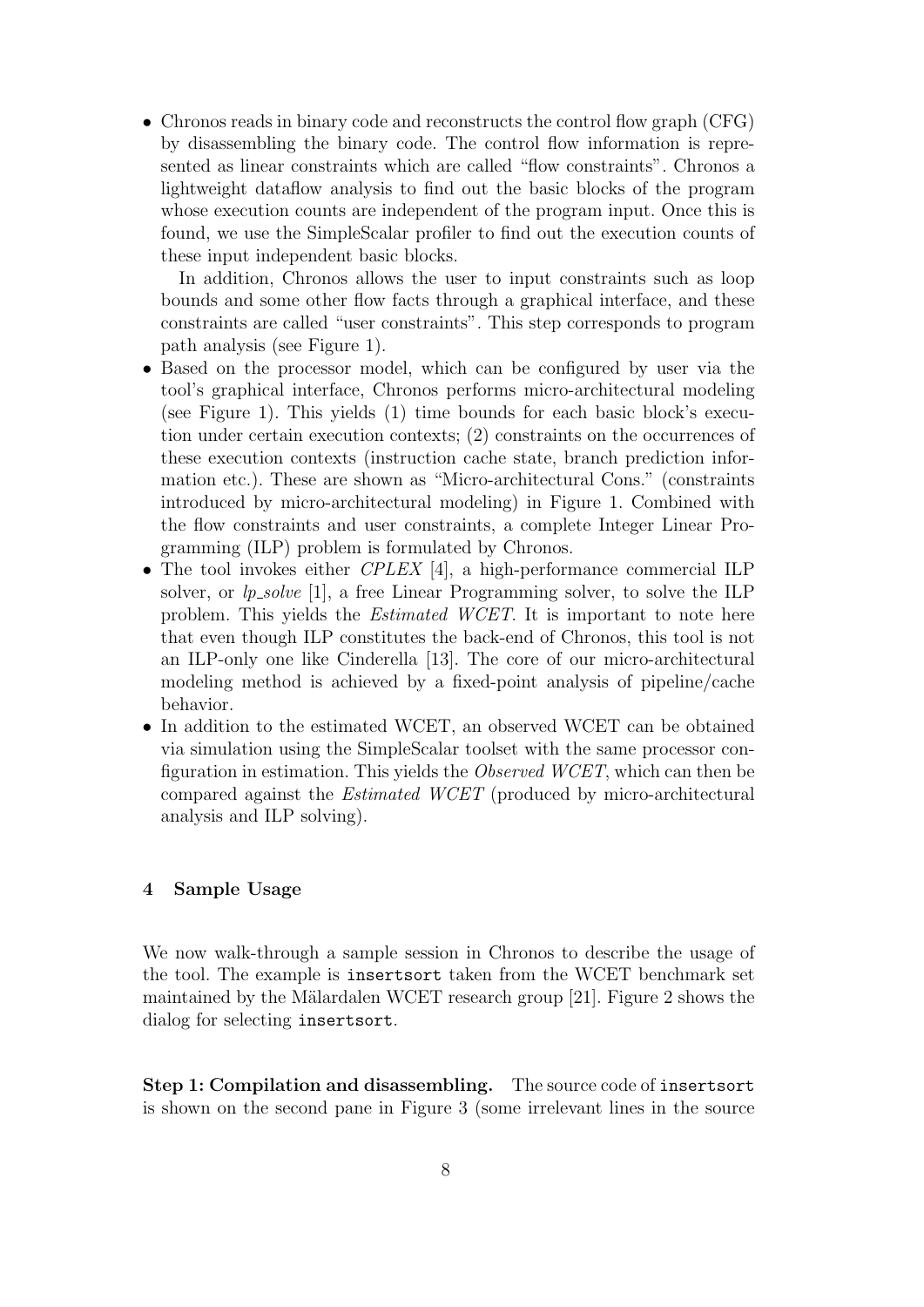| Applications Places Desktop 88                       |                                                                                                                                                | Tue Feb 6, 6:50 AM (1)               |
|------------------------------------------------------|------------------------------------------------------------------------------------------------------------------------------------------------|--------------------------------------|
|                                                      | chronos                                                                                                                                        | $\Box$ d $\boxtimes$ )               |
| File Option Run Help                                 |                                                                                                                                                |                                      |
| Source                                               | к                                                                                                                                              |                                      |
|                                                      | $\overline{\mathbf{x}}$<br>Open                                                                                                                |                                      |
|                                                      | 自己認証<br>$\boxed{6}$<br>$\Box$ insertsort<br>Look In:<br>$\blacktriangledown$                                                                   |                                      |
|                                                      | File Name:<br>/home/lixianfe/chronos-scp/benchmarks/insertsort<br><b>All Files</b><br>Files of Type:<br>$\blacktriangledown$<br>Cancel<br>Open | Abort file chooser dialog            |
| <b>Simulation Result</b><br><b>Estimation Result</b> |                                                                                                                                                |                                      |
|                                                      |                                                                                                                                                |                                      |
|                                                      |                                                                                                                                                |                                      |
| lixianfe@localhost:~/c<br>$\bullet$                  | $\Box$ lixianfe@localhost:~/c<br>$\Box$ chronos                                                                                                | $\blacksquare$<br>Tue Feb 6, 6:50 AM |

Fig. 2. Chronos: benchmark selection

|                                |                                                                                                                                                                                                                                                                                                                                                                                           | chronos                                                                                                                             | $\Box$ o $\bm{\times}$                                                                                                                                                                                                                                                                                                                                                                                                                                                                                                                                                                                                                                                                                                                                                                                                                                                                                                            |
|--------------------------------|-------------------------------------------------------------------------------------------------------------------------------------------------------------------------------------------------------------------------------------------------------------------------------------------------------------------------------------------------------------------------------------------|-------------------------------------------------------------------------------------------------------------------------------------|-----------------------------------------------------------------------------------------------------------------------------------------------------------------------------------------------------------------------------------------------------------------------------------------------------------------------------------------------------------------------------------------------------------------------------------------------------------------------------------------------------------------------------------------------------------------------------------------------------------------------------------------------------------------------------------------------------------------------------------------------------------------------------------------------------------------------------------------------------------------------------------------------------------------------------------|
| File Option Run Help           |                                                                                                                                                                                                                                                                                                                                                                                           |                                                                                                                                     |                                                                                                                                                                                                                                                                                                                                                                                                                                                                                                                                                                                                                                                                                                                                                                                                                                                                                                                                   |
| $P = 5$ ource<br>nsertsort.c   | unsigned int a[11];<br>int main()<br>int i, j, temp;<br>$a[0] = 0; a[1] = 11; a[2] = 10; a[3] = 9; a[4] = 8;$<br>$a[5] = 7$ ; $a[6] = 6$ ; $a[7] = 5$ ; $a[8] = 4$ ; $a[9] = 3$ ; $a[10] = 2$ ;<br>$i = 2$ ;<br>while( $i <$ = 10) {<br>$i = i$ :<br>while $(a[j] < a[j-1])$ {<br>$temp = a[i]$<br>$a[j] = a[j-1]$ ;<br>$a[i-1] = temp$ ;<br>$1 - -1$<br>15<br>$(+ +)$<br>return 1;<br>19 | P: 0 B: 0<br>Ń<br>P: 0 B: 1<br>P: 0 B: 2<br>P: 0 B: 3<br>P: 0 B: 4<br>P: 0 B: 5<br>$\overline{\phantom{a}}$<br>$\blacksquare$<br>W. | 00400300 sw \$2,980(\$1)<br>$\left  \rule{0.2cm}{0.4cm} \right $<br>00400308 addiu \$2,\$0,2<br>00400310 lui \$1,4096<br>00400318 sw \$2,984(\$1)<br>Block: 1<br>00400320 lw \$2,0(\$7)<br>00400328 lw \$3,0(\$8)<br>00400330 sll \$4,\$6,0x2<br>00400338 sltu \$2,\$2,\$3<br>00400340 beg \$2,\$0,00400<br>Block: 2<br>00400348 addu \$5,\$4,\$10<br>00400350 addu \$4,\$4,\$9<br>Block: 3<br>00400358 lw \$2,0(\$5)<br>00400360 lw \$3,0(\$4)<br>00400368 sw \$2.0(\$4)<br>00400370 sw \$3,0(\$5)<br>00400378 addiu \$5,\$5,-4<br>00400380 addiu \$4,\$4,-4<br>00400388 lw \$2,0(\$4)<br>00400390 lw \$3,0(\$5)<br>00400398 sltu \$2,\$2,\$3<br>004003a0 bne \$2,\$0,00400 =<br>Block: 4<br>004003a8 addiu \$8.\$8.4<br>004003b0 addiu \$7.\$7.4<br>004003b8 addiu \$6,\$6,1<br>004003c0 slti \$2,\$6,11<br>004003c8 bne \$2,\$0,00400<br>Block: 5<br>$\overline{\phantom{a}}$<br>$\blacktriangleright$<br>$\blacktriangleleft$ |
| <b>Estimation Result</b>       | <b>Simulation Result</b>                                                                                                                                                                                                                                                                                                                                                                  |                                                                                                                                     |                                                                                                                                                                                                                                                                                                                                                                                                                                                                                                                                                                                                                                                                                                                                                                                                                                                                                                                                   |
| WCET:<br>Branch Misprediction: | 3609<br>27                                                                                                                                                                                                                                                                                                                                                                                |                                                                                                                                     |                                                                                                                                                                                                                                                                                                                                                                                                                                                                                                                                                                                                                                                                                                                                                                                                                                                                                                                                   |
| Instruction Cache Miss:        | 89                                                                                                                                                                                                                                                                                                                                                                                        |                                                                                                                                     |                                                                                                                                                                                                                                                                                                                                                                                                                                                                                                                                                                                                                                                                                                                                                                                                                                                                                                                                   |
|                                |                                                                                                                                                                                                                                                                                                                                                                                           |                                                                                                                                     |                                                                                                                                                                                                                                                                                                                                                                                                                                                                                                                                                                                                                                                                                                                                                                                                                                                                                                                                   |

Fig. 3. Chronos: main window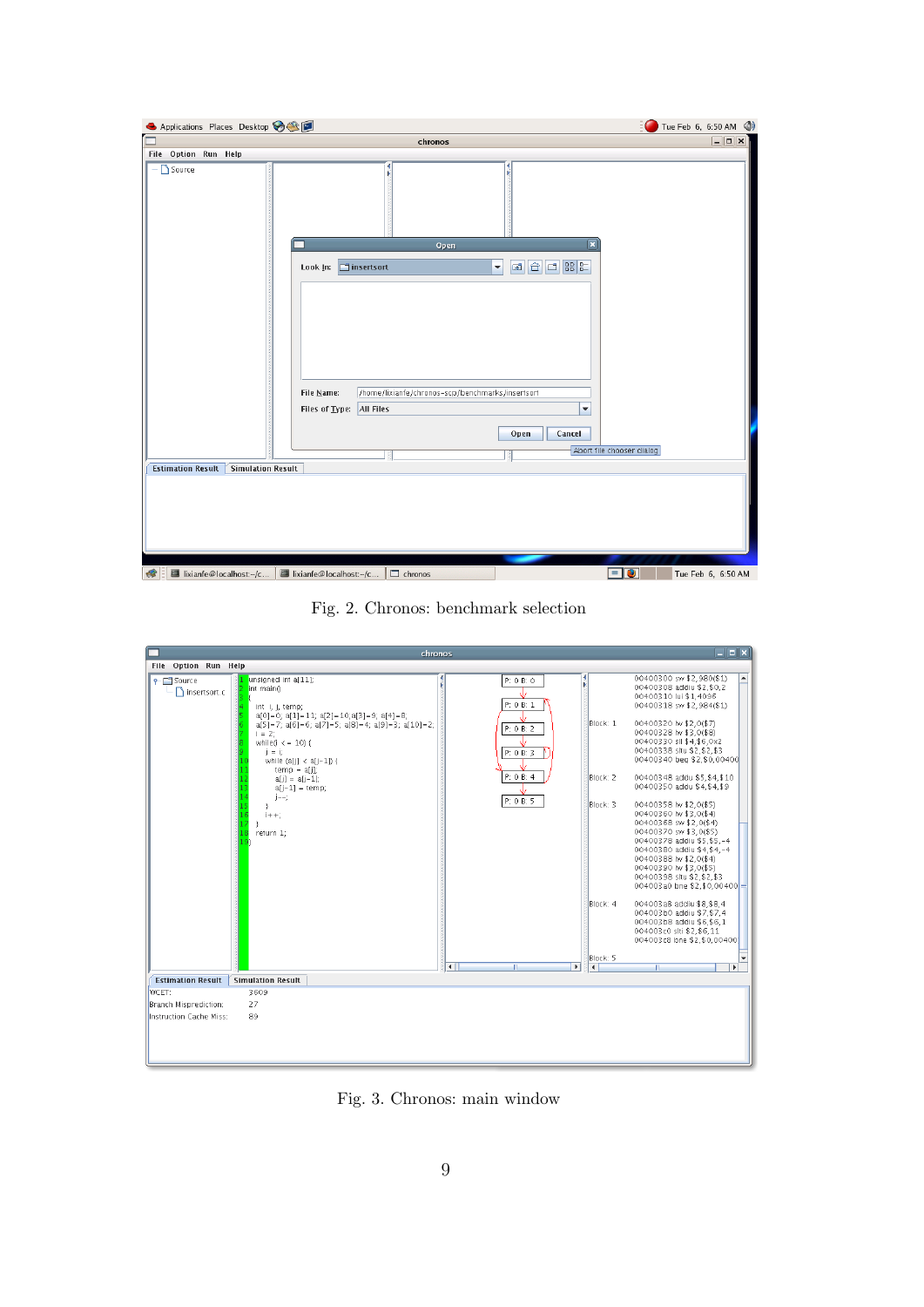code have been removed for better view). Once insertsort is loaded, SimpleScalar GCC is invoked by Chronos for compilation. Subsequently, the assembly code (shown on the right pane in Figure 3) is obtained by objdump in SimpleScalar toolset. The association between source code and assembly code is provided by the SimpleScalar toolkit. It is very useful in practice, since it allows the user to add functional constraints about the program at the source code level; these constraints automatically get translated to constraints on execution of basic blocks in the assembly-level control flow graph.

Step 2: Path analysis. Chronos then performs program path analysis. It constructs insertsort's control flow graph (shown on the third pane in Figure 3), and formulates a set of control flow constraints. These constraints, as part of the final ILP file inserts or  $\mathbf{L}$  p, are shown in Figure 4(a). For example, the line  $b4-d4.5-d4.1=0$  captures the flow constraint that the execution count of basic block 4 (denoted as  $b4$ ) is equal to its outgoing flows (d4.5 and d4 1 denote the transfers from block 4 to block 5 and block 1 respectively). Similarly, the line  $b4 - d1.4 - d3.4 = 0$  captures the flow constraint that the execution count of basic block 4 is equal to its incoming flows. Note that the block identifiers in Figure  $4(a)$  actually denote "transformed blocks". Chronos transforms the individual control flow graphs of each procedure into a global control flow graph by traversing the procedure call graph of the program. In case the user is interested in knowing the corresponding procedure and original block of a transformed block, there is a function implemented in Chronos that can be enabled to dump out their mapping. In this case study, since insertsort is a single-procedure benchmark, the mapping is straightforward – the transformed block number is the same as the original block number.

Chronos also performs a light-weight data flow analysis to discover additional constraints like input-independent loop bounds. In this case, it finds that the outer loop iterates nine times, and generates a constraint  $b1 = 9$  accordingly. The number of iterations of the inner loop, however, is dependent on the content of the array to be sorted. Therefore, the user needs to provide an upper bound for the inner loop. Chronos allows the user to give constraints at the source code level. Suppose the user can determine that the inner loop is entered no more than 45 times, he or she then gives such a constraint:  $line_{10} \leq 45$ . This constraint will be converted into a basic block level constraint  $b3 \leq 45$ by Chronos. Note that the basic block level constraint refers to the assembly level control flow graph, so we need to consider the mapping between source and assembly code for this step.

The following steps correspond to microarchitecture modeling, which are decomposed into branch prediction analysis, instruction cache analysis, and pipeline analysis.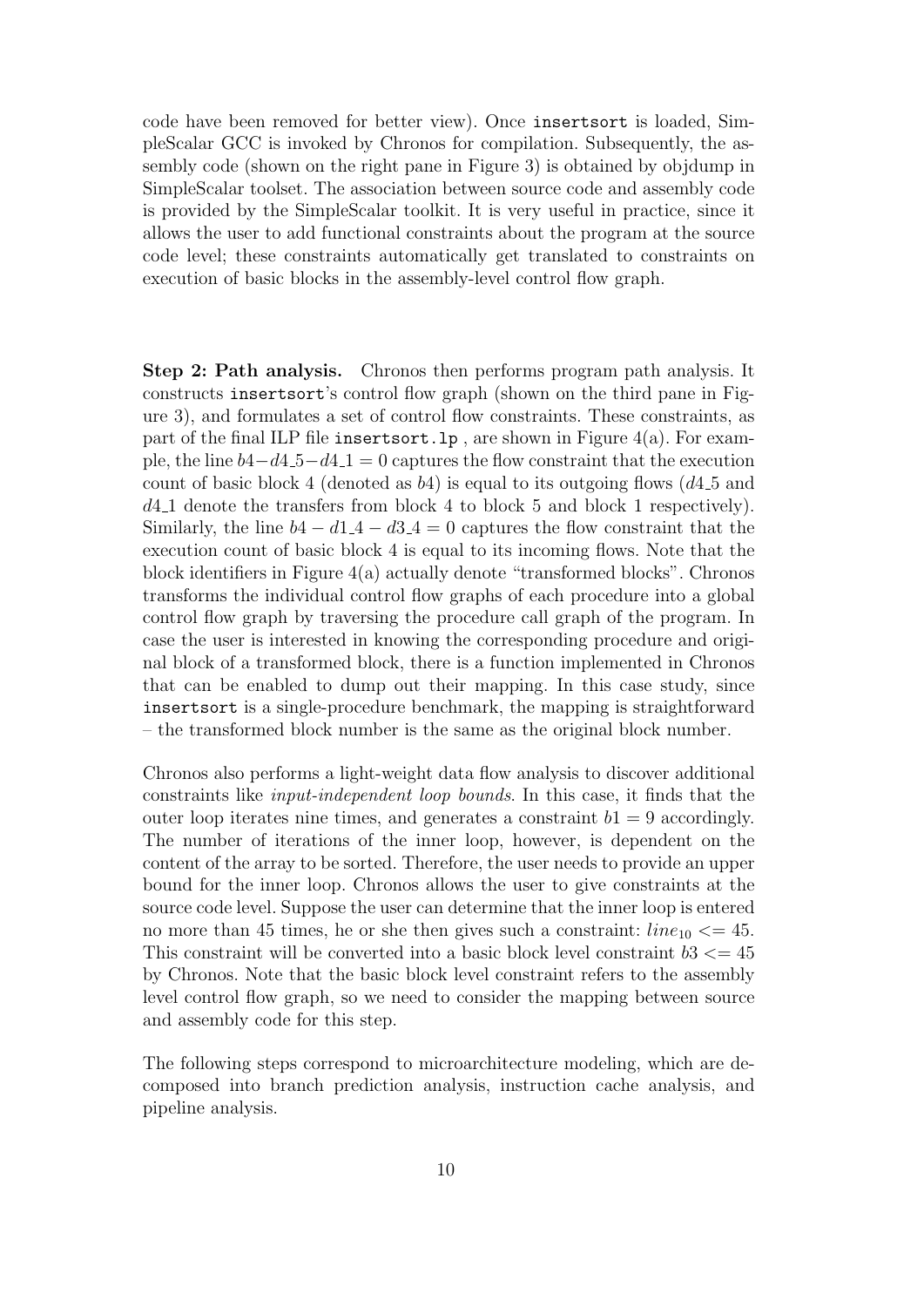Step 3: Branch prediction analysis. Given the branch predictor configuration, Chronos performs branch prediction analysis based on the technique in [18] to bound the number of mispredictions at each branch. Figure  $4(b)$ shows a small part of the branch prediction constraints. For example, the line  $d1.2 - d1.2 - dm1.2 = 0$  means that the control flow transfers from block 1 to block 2 can be divided into two cases: the branch at the end of block 1 is correctly predicted (denoted by  $dcl(2)$ ) or mispredicted (denoted by  $dm(1,2)$ ). The other branch prediction constraints that further bound  $dc1.2$  and  $dm1.2$ are not shown in Figure 4(b), since that would take non-trivial space for explanation; instead, the reader is referred to our earlier paper [18] for technical details.

Step 4: Instruction cache analysis. Given the instruction cache configuration, Chronos performs instruction cache analysis based on the technique in [12] to bound the number of cache misses. This basically involves a static categorization of the memory blocks into "cache hit" or "unknown". To reduce the pessimism in such categorization we categorize a memory block under different control flow contexts (such as different levels of loop nest). The static cache behavior categorization affects the ILP constraints for WCET calculation, which are shown in Figure 4(c). For example,  $b3 - b3.0 - b3.1 - b3.2 = 0$ means the execution count of block 3 can be divided into three cases in terms of cache misses of memory blocks  $3$  in the block 3, which are represented by b3.0, b3.1 and b3.2 respectively. The variable  $d2$  3.0 in b3.0−d2 3.0−d3 3.0 = 0 denotes the control flow transfers from block 2 to block 3 where the case of cache misses corresponds to that of b3.0. The other constraints that further bound b3.0,  $d2.3.0$ , etc are not shown in Figure 4(c). The reader is referred to our [12] for technical details of the cache modeling.

Step 5: Pipeline analysis. Given the pipeline configuration, the results of branch prediction analysis and instruction cache analysis, Chronos performs pipeline analysis to predict the execution time upper bounds of basic blocks. In fact, since a basic block's execution time varies significantly with respect to the branch prediction results and the cases of cache misses happen in the basic block. It is necessary to distinguish these contexts when predicting a basic block's execution time. Figure 4(d) is the result of the pipeline analysis. The whole expression denotes the overall execution time of insertsort, where each term is the contribution of one basic block. For example, in the term "1 dc1.2.0", the variable dc1.2.0 denotes the execution count of basic block 2 under the following context:  $(1)$  it is reached from block 1;  $(2)$  the branch at the end of block 1 is correctly predicted; and (3) it is executed under cache

 $\overline{3}$  A memory block is a sequence of instructions in a basic block that are mapped into the same cache line.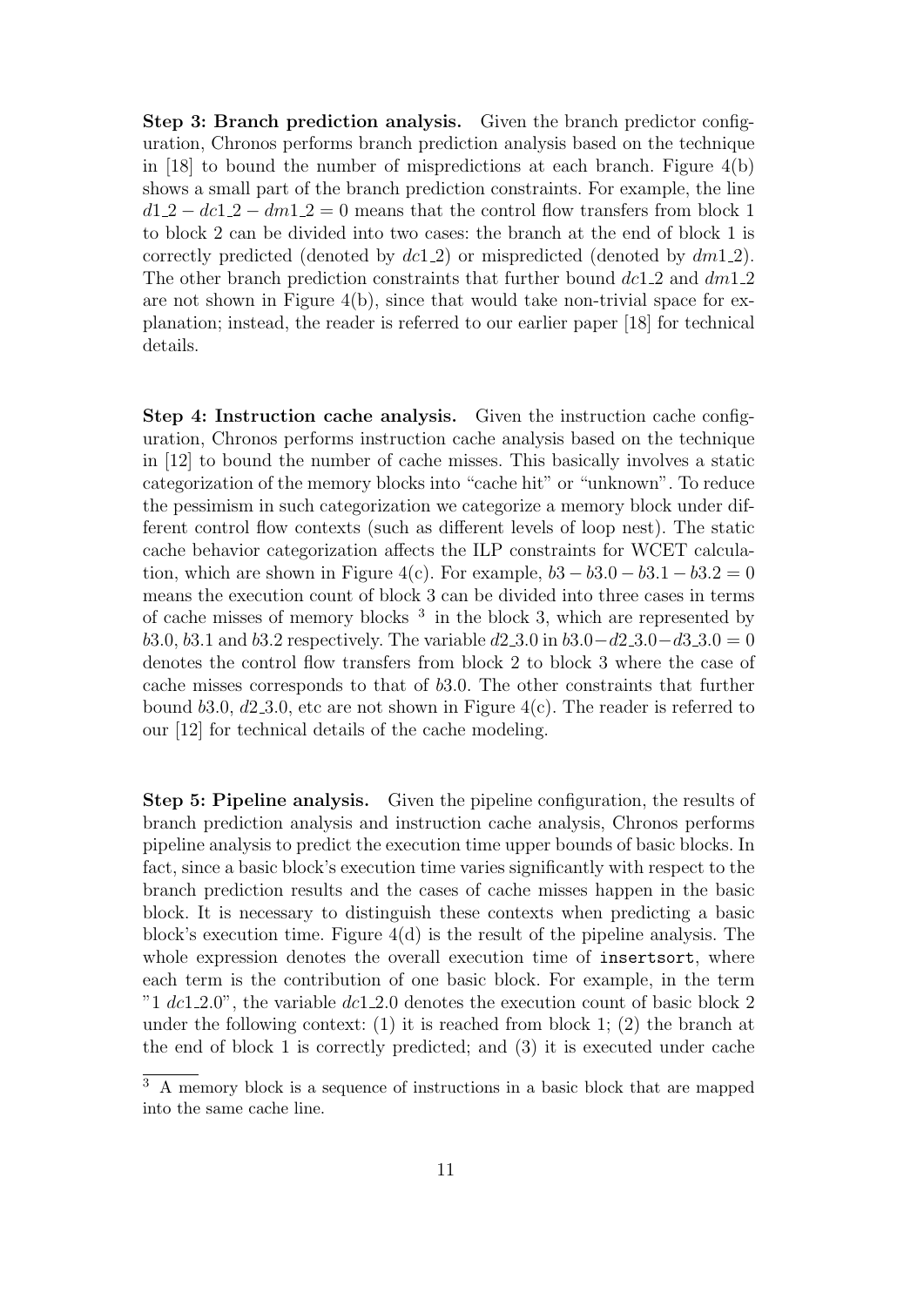Fig. 4. Fragment of ILP problem constructed for the insertsort program

miss case 0. The coefficient, 1, is the predicted execution time upper bound of block 2 under this context. These coefficients are provided by our pipeline modeling.

The final ILP file, insertsort.lp, contains the following.

- Flow constraints
- Loop bounds inferred and/or provided by user
- Instruction cache and branch prediction constraints
- Objective function denoting execution time of the program (this uses the results from pipeline analysis

Now Chronos submits insertsort.lp to lp solve, a publicly available linear programming solver, and dumps out the WCET returned by lp solve, as shown on the bottom pane in Figure 3. Chronos also supports the commercial ILP solver CPLEX for the back-end constraint solving. CPLEX allows for much more efficient WCET calculation and thus provides a more scalable back-end to Chronos.

### 5 The WCET Tool Challenge Experience for Chronos Team

In September 2006, a tool challenge was organized among the WCET analysis tools. The effort was initiated and conducted by a working group based on discussions at the Timing Analysis group under the ARTIST2 Network of Excellence for Embedded Systems. The purpose of the challenge was to test the maturity of state-of-the-art WCET analysis tools. Thus, the event was in the true sense "WCET Tool Challenge" rather than "WCET Tool Competition". The results of the event were discussed and published at the Second International Symposium on Leveraging Applications of Formal Methods, Verification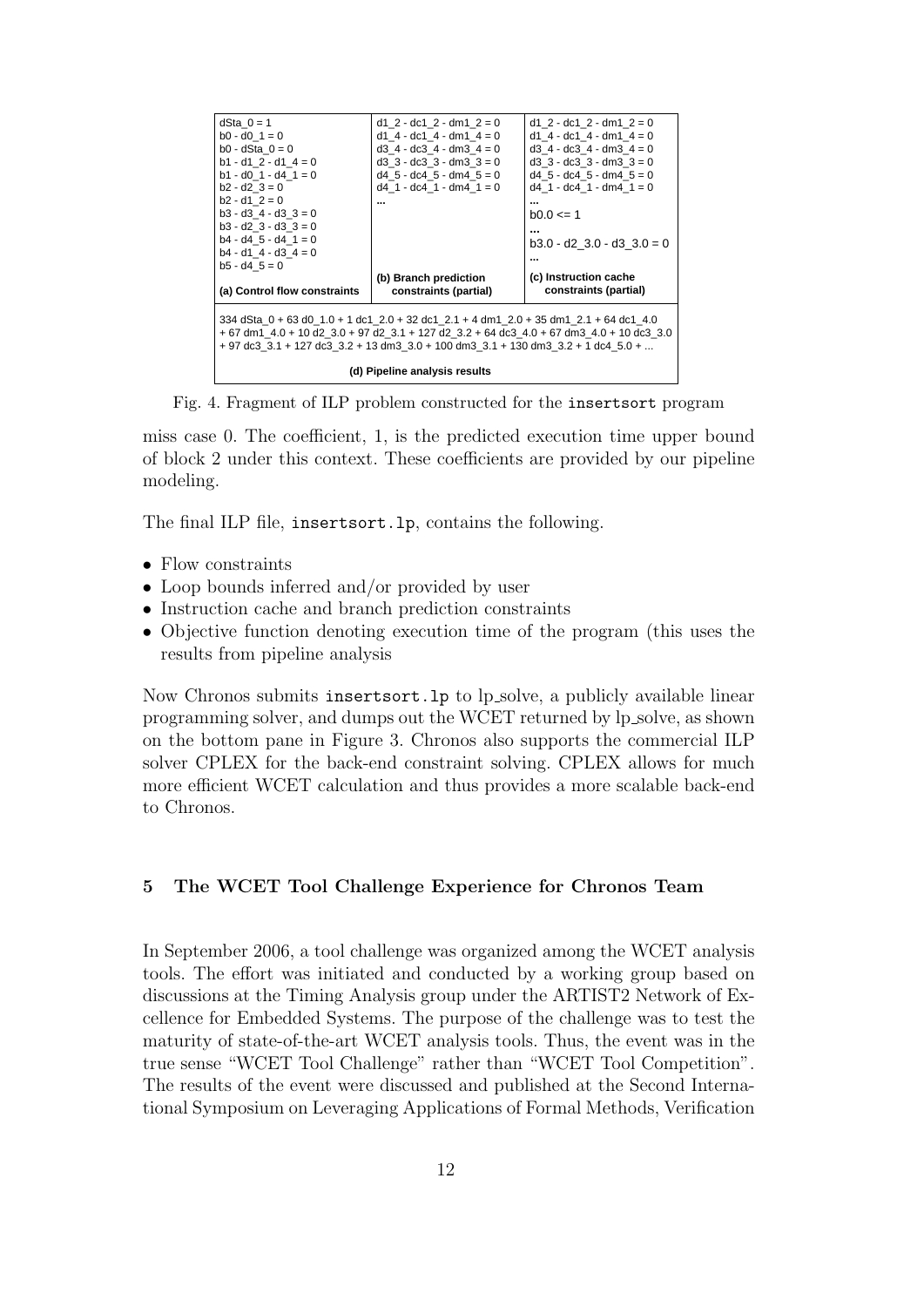and Validation (ISoLA) in November 2006. Chronos was one of the five entrants to this challenge. In this section, we articulate some of the experiences gained from this effort. We briefly describe the results from Chronos, and the lessons we learnt. The interested reader is referred to [6] for more details.

The Challenge consisted of checking each WCET tool against fifteen medium sized benchmarks and two programs from a fly-by-wire application, resulting in a total of seventeen programs. The medium-sized benchmarks were drawn from the Mälardelaen benchmark suite [21] and the fly-by-wire application was taken from the Papabench suite.<sup>4</sup> For each program, the tools were tried in several modes such as — no annotations (analysis proceeds completely automatically), minimal annotations (the user provides basic information such as loop bounds) and maximal annotations (the user can provide any annotation provided the WCET analysis tool can exploit it for estimation). The tools were tested on the given benchmarks by an independent evaluator employed by the WCET working group.

We found that Chronos successfully estimated fifteen (15) out of the seventeen (17) programs. The estimation was done of various processor configurations processors with no cache and perfect branch prediction, processors with cache and global branch prediction etc. Two of the seventeen benchmarks could not be handled by Chronos. One of them is because Chronos cannot handle recursive programs, except those programs where a recursive procedure calls itself. The other program's estimation was not considered because of rather specific technical reasons (the Graphical User Interface of our tool was not equipped to handle compilation of programs where all the program files were not in the same directory).

The results from the Tool Challenge gave us some useful lessons, as well as confidence in our tool. We found that Chronos is one of the only two tools (the other one being the commercial tool aiT) which provides Observed WCET as well as Estimated WCET values. The other tools simply provide the Estimated WCET and hence there is no way to gauge how tight the estimate is. The WCET analysis times from Chronos were also well within acceptable limits (typically few seconds), making it feasible to integrate such tools into a compiler infrastructure.

Overall, we found that the loop bound inferencing in our tool needs improvement. Since loop bounds are required for WCET analysis, any loop bound that cannot be automatically inferred by Chronos needs to be provided by the user as annotation. In future, we are planning to hook up Chronos with an external constraint solver which will perform an offline loop bound inferencing along the lines of [8].

 $\overline{4 \text{ See}}$  (http://www.irit.fr/recherches/ARCHI/MARCH/rubrique.php3?id\_ rubrique=97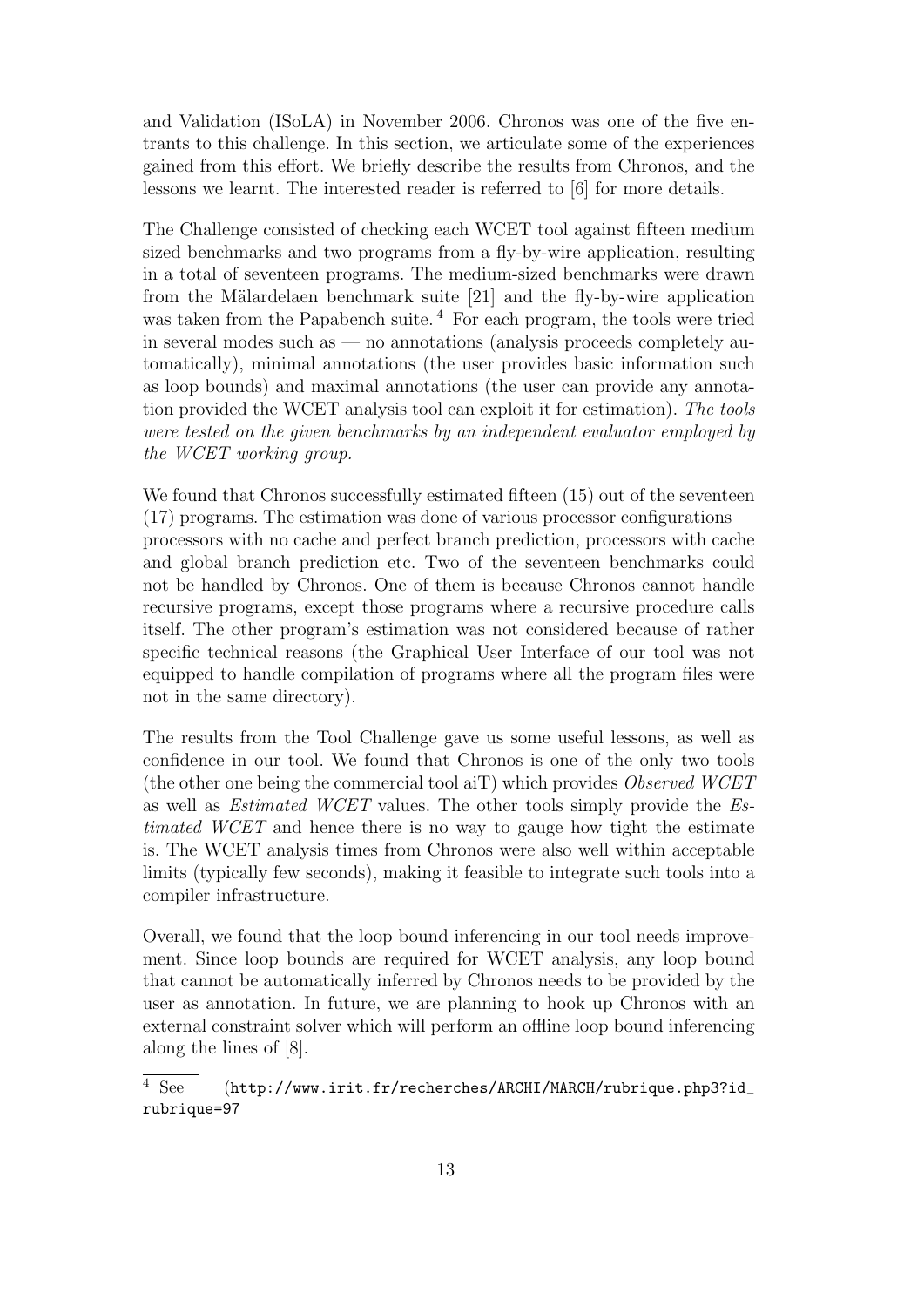### 6 Related Work — Existing WCET Analysis tools

There exist some commercial and research prototype tools for WCET analysis. However, with the exception of one or two, none of these tools are open source. Moreover, most of these tools cannot model complex architectural features that are becoming common in modern embedded processors (e.g., out-of-order execution and dynamic branch prediction) for timing analysis.

The most well-known and extensively used commercial WCET analyzer is the aiT tool [5] from AbsInt Angewandte Informatik, and it is the only WCET analyzer that has been used to model out-of-order execution. Here we take an overview of its underlying techniques, and show how the same example – insertsort would work on aiT. The discussion is based on information from their website and a few technical publications [10,23]. This tool also derives an upper bound on the execution time of each basic block, and uses these upper bounds to find the program's WCET by solving an ILP problem. The microarchitectural modeling technique, however, is different from ours. What aiT uses, as suggested by its name, is the theory of abstract interpretation [3], which conservatively derives program properties (in this case, properties about cache behavior and so on). In the following we describe how aiT would work on insertsort targeted to an out-of-order processor. This will expose some key differences between the two analyzers.

Like Chronos, aiT works on program binary. It first takes in the binary of the program, and reconstructs the control flow graph (CFG); this corresponds to Step 2 in Section 4. It then conducts an analysis called value analysis, which statically computes the ranges of data values and addresses. This information is used for data cache analysis to identify non-conflicting memory accesses. Since data cache is not modeled in Chronos, it does not have a corresponding step. Next, aiT performs loop bound analysis, which determines upper bounds for simple loops. Conceptually, this is very similar to our light-weight data flow analysis, and we expect it to discover the 9-iteration bound on insertsort's outer loop as Chronos does.

When it comes to micro-architecture modeling, the two analyzers (Chronos and aiT) work very differently. First, we have not seen any detailed discussion on branch prediction analysis in  $aT - Step 3$  in Chronos. In particular, for dynamic branch prediction, we do not know how the number of mispredictions is bounded via abstract interpretation in aiT. We conjecture that statically classifying (via abstract interpretation) the three conditional branches of insertsort as either mispredicted or correctly predicted might be too coarse.

In aiT, cache analysis (Step 4 in Chronos) and pipeline analysis (Step 5 in Chronos) can be performed either in separation or in integration. The work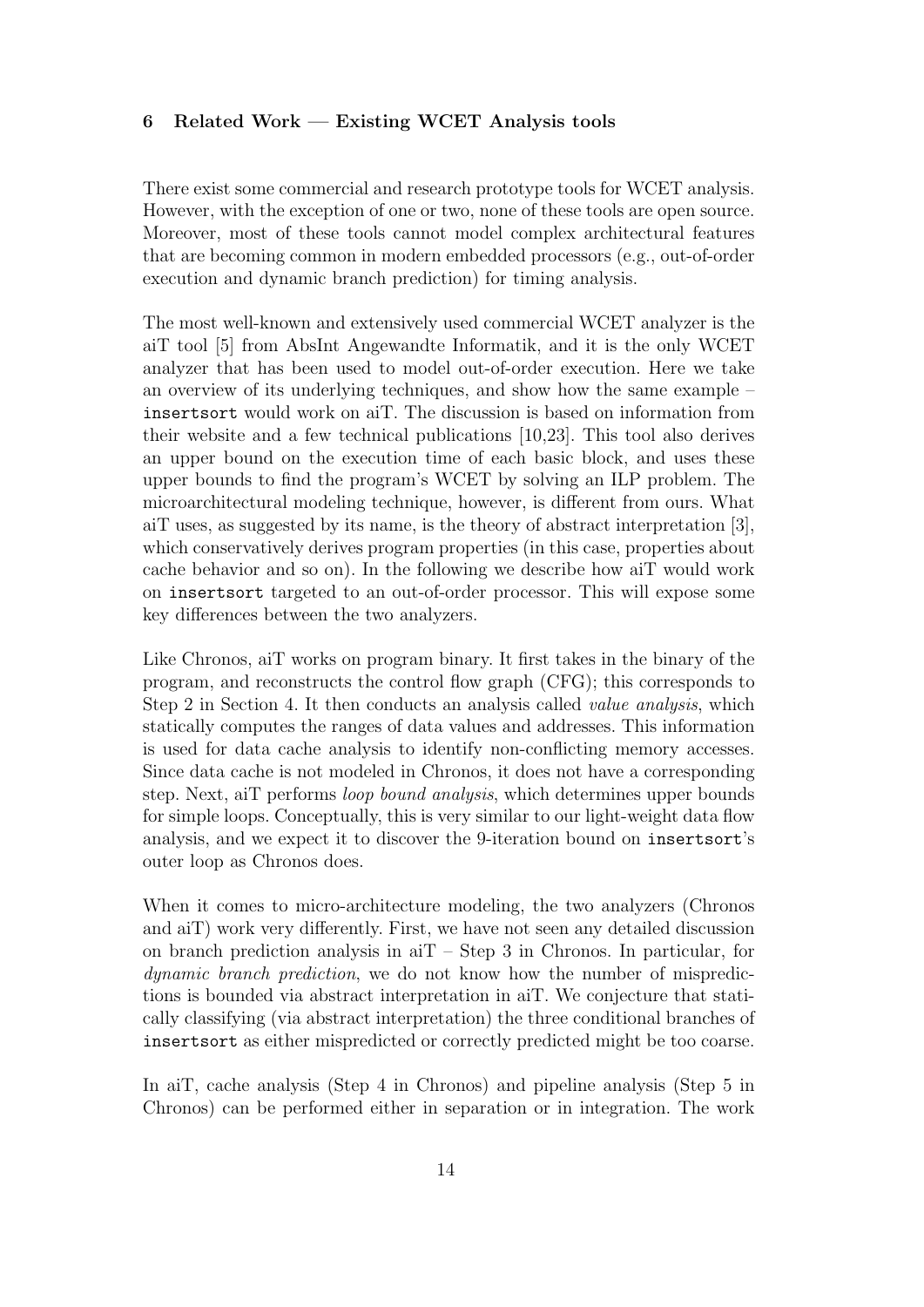[23] presents a separated approach which is used to model the PowerPC 755 processor, while [10], which models the same processor, describes an integrated approach. The integrated approach is able to achieve better accuracy at the expense of much higher complexity. Overall, aiT's instruction cache analysis is not significantly different from that of Chronos – both tools try to classify for each instruction whether it is always a hit in some execution context, or otherwise.

What is fundamentally different in the two tools (Chronos and aiT) is the pipeline analysis. At the basic block level, aiT estimates the execution time of a basic block via cycle-wise evolution of pipeline states along program points. Although pipeline state abstraction on timing-irrelevant aspects (e.g., register values) is enforced, it still has to maintain a large number of pipeline states. Furthermore, for WCET estimation, aiT maintains the pipeline states for each basic block. The tool iteratively populates/updates these states until there are no new change to pipeline state space of any basic block. For complicated pipelines, this cycle-wise evolution approach suffers from state space explosion. As reported in [23], when working on a 3+ GHz Pentium 4, aiT spent 12 hours per task on average for the avionics program, and its memory consumption was close to 3 Gbytes – nearing the limit of current 32-bit architectures.

Since aiT is not an open-source software, and SimpleScalar processor model is not in the supported list, we are unable to conduct a quantitative comparison between aiT and Chronos. However, it should be noted that aiT is a commercial tool coming with a number of powerful supporting tools like aiSee, PAG, StackAnalyzer, etc. These supporting tools not only help in WCET analysis but also in performance debugging and visualization.

Another commercial WCET analyzer is the Bound-T tool [15] which also works on program binary. It concentrates mainly on program path analysis and does not model cache, complex pipeline and/or branch prediction. Even in path analysis, the main focus of the tool is in inferring loop bounds – for which it depends heavily on user assertions. Bound-T has been targeted toward Intel 8051 series micro-controllers, Analog Devices ADSP-21020 DSP, and ATMEL ERC32 SPARC V7-based platforms. Again, unlike Chronos, Bound-T is not open-source.

Among the research prototypes, HEPTANE [19] is an open-source WCET analyzer. HEPTANE models in-order pipeline, instruction cache and branch prediction; but it does not include any automated program flow analysis. Symta/P [24] is another research prototype that estimates WCET for C programs. It models caches and simple pipeline; but does not support modeling of complex micro-architectural features such as out-of-order pipelines and branch prediction. The SWEET tool [7] primarily focuses on loop bound inferencing and flow analysis. Cinderella [13] is an Integer Linear Programming (ILP)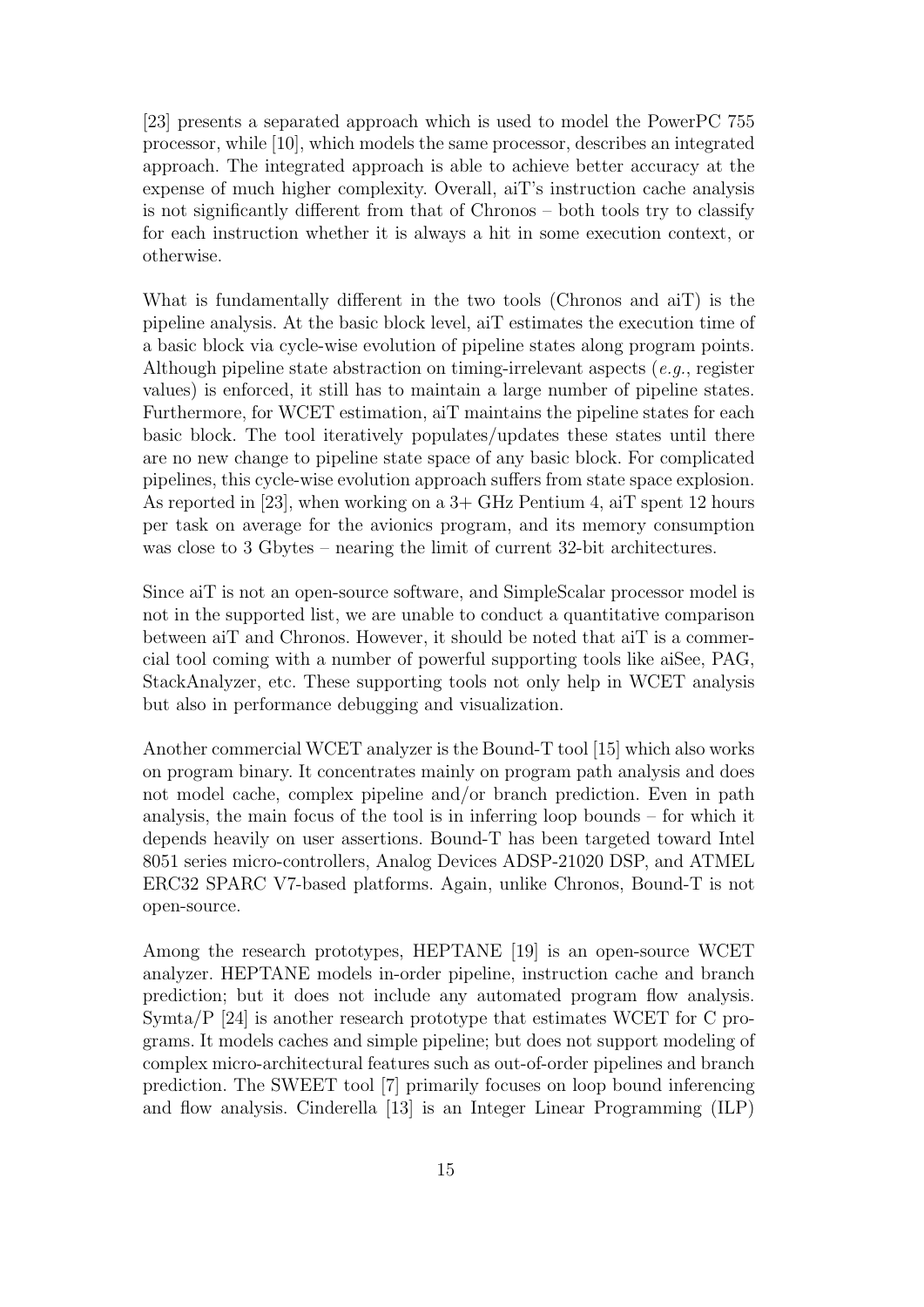| <b>Tool</b>  | Caches                       | Pipeline                  | Periphery                |
|--------------|------------------------------|---------------------------|--------------------------|
| aiT          | $I/D$ cache, direct/SA, LRU, | in-order/out-of-order     | PCI bus                  |
|              | PLRU, pesudo round robin     |                           |                          |
| Bound-T      |                              | in-order                  | $\overline{\phantom{0}}$ |
| SymTA/P      | $I/D$ cache, direct/SA, LRU  |                           | $\qquad \qquad -$        |
| Heptane      | I-cache, direct/SA, LRU,     | in-order                  |                          |
|              | locked cache                 |                           |                          |
| Vienna       | jump-cache                   | simple in-order           | $\overline{\phantom{0}}$ |
| <b>SWEET</b> | I-cache, direct/SA, LRU      | in-order                  | $\overline{\phantom{0}}$ |
| Florida      | $I/D$ cache, direct/SA       | in-order                  | $\qquad \qquad -$        |
| Chalmers     | split L1 SA,                 | multi-issue superscalar   |                          |
|              | unified L <sub>2</sub> cache |                           |                          |
| Chronos 2.0  | I-cache, direct/SA, LRU      | multi-issue superscalar,  |                          |
|              |                              | in-order/out-of-order,    |                          |
|              |                              | dynamic branch prediction |                          |

### Table 1

Comparison of WCET tools in terms of support for architectural features (SA stands for set associative).

based research prototype developed at Princeton University. The main distinguishing feature of this tool is that it performs both program path analysis and micro-architectural modeling by solving a (huge) ILP problem. However, this formulation makes the tool less scalable because the ILP solving time does not always scale up for complex micro-architectures. Also, Cinderella mostly concentrates on program path analysis and cache modeling; it does not analyze timing effects of complex pipelines and branch prediction.

Apart from the above-mentioned tools, several other research groups have developed their own in-house timing analysis prototypes incorporating certain novel features (e.g., TU Vienna research prototype, Chalmers research prototype). One notable effort is by the research group in Florida State University. Their work involves sophisticated flow analysis for inferring infeasible path patterns and loop bounds [9]. However the tool is currently not available for use/download, that is, it is an in-house research effort.

Table 1 taken from [25] compares the architectural features supported by different static analysis based WCET tools. Chronos 2.0 and aiT are the only two WCET tools that support complex out-of-order pipeline. Chronos also accurately models different dynamic branch prediction schemes. Furthermore,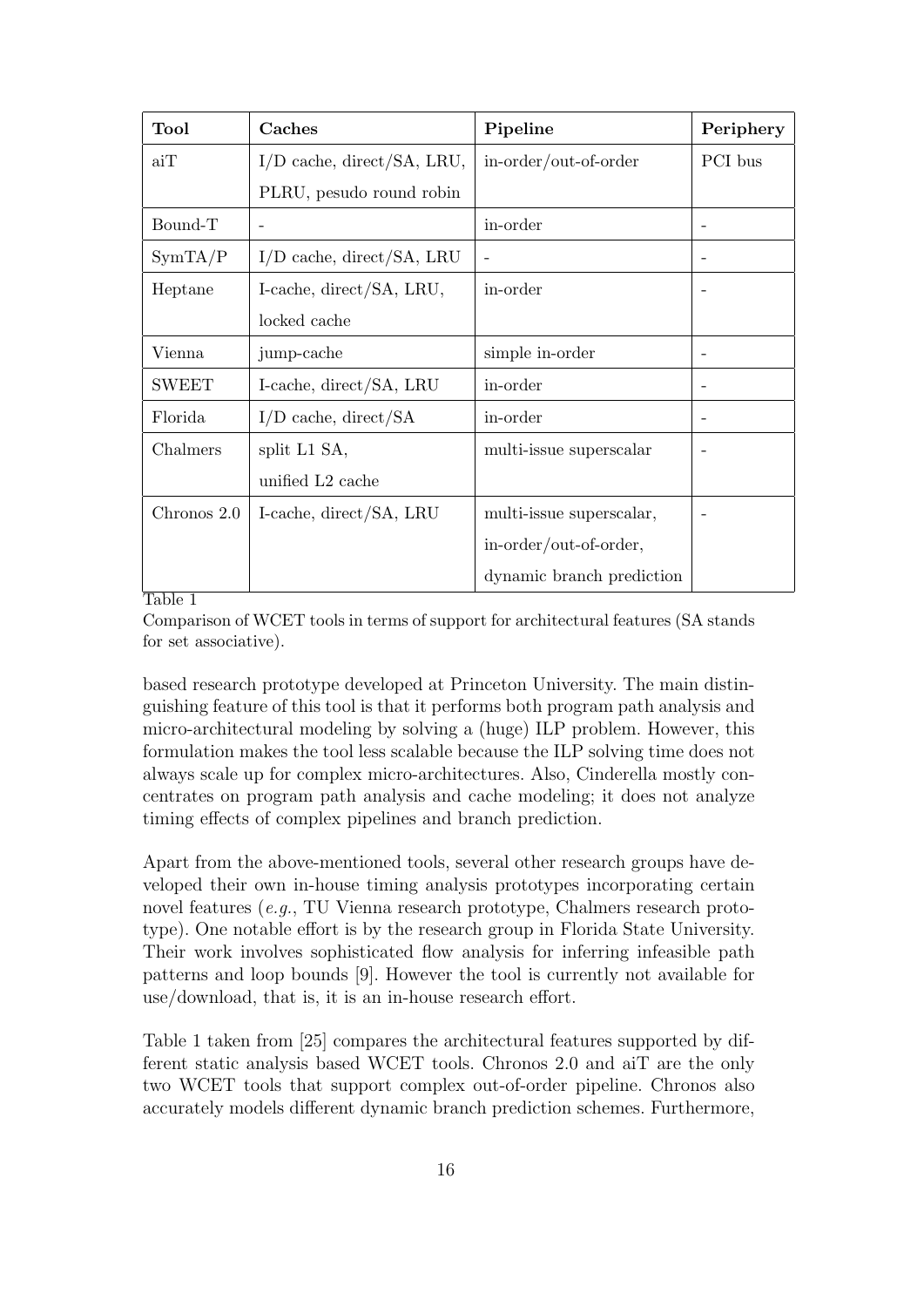Chronos and aiT are the only two tools which give both estimated and observed WCET, thereby providing an idea about the estimation tightness.

### 7 Discussion

In this paper, we have presented Chronos, a Worst-case Execution Time (WCET) analysis tool for real-time embedded software. It takes as input the program binary, disassembles it and performs static analysis on the assembly code. The static analysis involves program flow analysis as well as micro-architectural modeling. Currently, there exist commercial tools as well as research prototypes for WCET analysis. The main distinguishing features of Chronos w.r.t. these tools are as follows.

- Chronos is *open-source* unlike most existing WCET analyzers. The user can change the micro-architectural analysis routines to model new processor platforms. Thus, he/she can always re-use the routines doing standard stuff — control flow graph extraction, disassembly etc. Moreover, if a new processor has a completely different pipeline structure (for example) we can change the core pipeline analysis with minimal change to the cache/branch prediction analysis. In contrast, most existing WCET analyzers only allow a user to set architectural parameters in a limited way  $(e.g.$  set the cache line size, cache associativity etc.)
- Chronos is built on the top of the popular Simplescalar architectural simulator. Simplescalar allows the user to flexibly model different architectures for simulation. By building Chronos on top of Simplescalar, we provide the users a similar advantage but for timing analysis  $-$  he/she can quickly model different processor platforms and perform WCET estimation of a given application.
- Last but certainly not the least, Chronos supports accurate modeling of advanced micro-architectural features such as out-of-order pipelines and dynamic branch prediction (both local and global). This increases the scope of the tool's applicability — the timing effects of more processor platforms can be estimated by Chronos.

The Chronos tool is available from

### http://www.comp.nus.edu.sg/~rpembed/chronos

In future releases, we plan to enhance the tool by working on program path analysis (more powerful loop bound inferencing) as well as micro-architectural modeling (modeling of new features like data caches).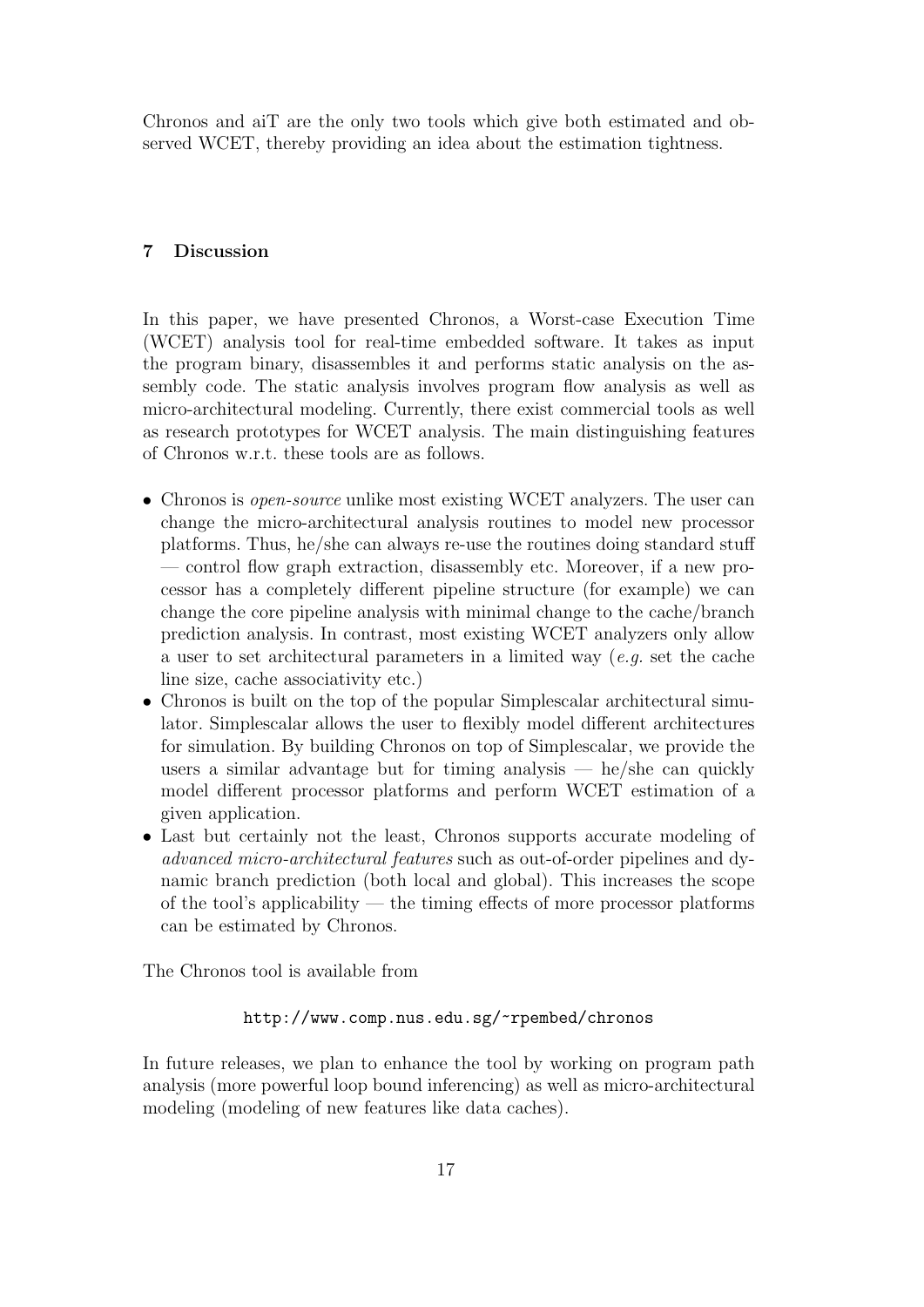Acknowledgments We would like to thank Vivy Suhendra for her help during the WCET Tool Challenge 2006. This work was partially supported by a University Research Council (URC) grant from the National University of Singapore (NUS).

#### References

- [1] M. Berkelaar, lp solve: (Mixed Integer) Linear Programming Problem Solver, Available from ftp://ftp.es.ele.tue.nl/pub/lp\_solve.
- [2] D. Burger, T. Austin, The SimpleScalar Tool Set, Version 2.0, Technical Report CS-TR-1997-1342, University of Wisconsin, Madison, http://www. simplescalar.com/docs/users\_guide\_v2.pdf (Jun. 1997).
- [3] P. Cousot, R. Cousot., Abstract interpretation: a unified lattice model for static analysis of programs by construction or approximation of fixpoints., in: ACM Symposium on Principles of Programming Languages, 1977.
- [4] CPLEX, The ILOG CPLEX Optimizer v7.5, commercial software, http:// www.ilog.com (2002).
- [5] A. A. I. GmbH, aiT: Worst case execution time analyzer, http://www.absint. com/ait/ (2005).
- [6] J. Gustafsson, The WCET Tool Challenge 2006, in: B. S. Tiziana Margaris, Anna Philippou (ed.), 2nd International Symposium on Leveraging Applications of Formal Methods (ISOLA'06), 2007.
- [7] J. Gustafsson, et al., Swedish execution time tool (SWEET) (2006).
- [8] C. Healy, M. Sjodin, V. Rustagi, D. Whalley, R. Engelen, Supporting timing analysis by automatic bounding of loop iterations, Real-Time Systems  $18 (2/3)$ (2000) 129–156.
- [9] C. Healy, D. Whalley, Automatic detection and exploitation of branch constraints for timing analysis, IEEE Transaction on Software Engineering 28 (8).
- [10] R. Heckmann, M. Langenbach, S. Thesing, R. Wilhelm, The Influence of Processor Architecture on the Design and the Results of WCET Tools, Proceedings of the IEEE 91 (7).
- [11] X. Li, T. Mitra, A. Roychoudhury, Modeling control speculation for timing analysis, Journal of Real-Time Systems 29 (1).
- [12] X. Li, A. Roychoudhury, T. Mitra, Modeling out-of-order processors for wcet analysis, Journal of Real-Time Systems 34 (3).
- [13] Y.-T. S. Li, Cinderella 3.0 WCET analyzer, http://www.princeton.edu/ ~yauli/cinderella-3.0/ (1996).